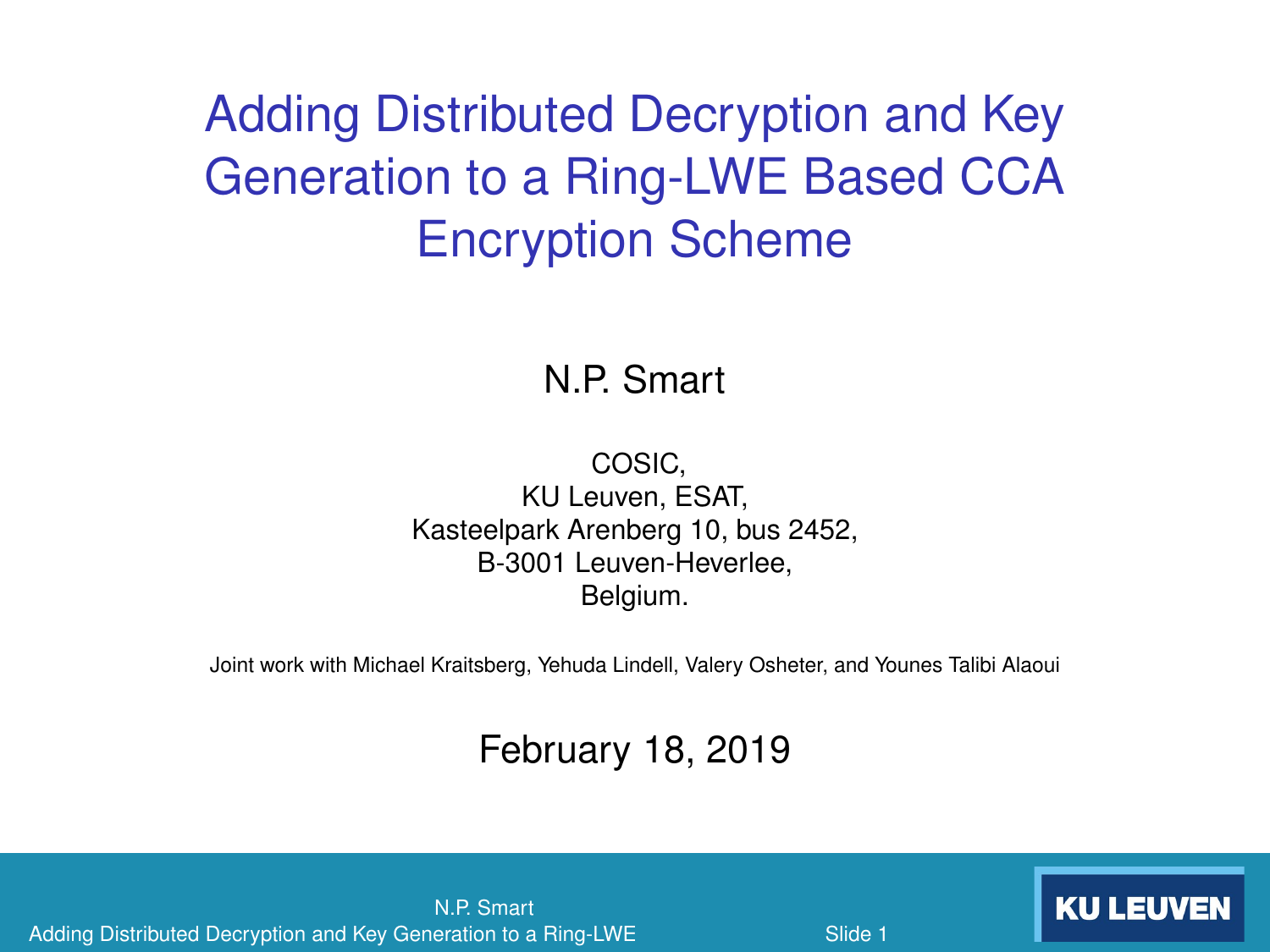# Distributed Decryption

Adding threshold capability to any IND-CCA encryption scheme is problematic

 $\triangleright$  Cannot release the plaintext in clear until the CCA check is complete

For post-quantum schemes this becomes more complex

 $\triangleright$  PQC schemes not particularly well suited to distributed decryption

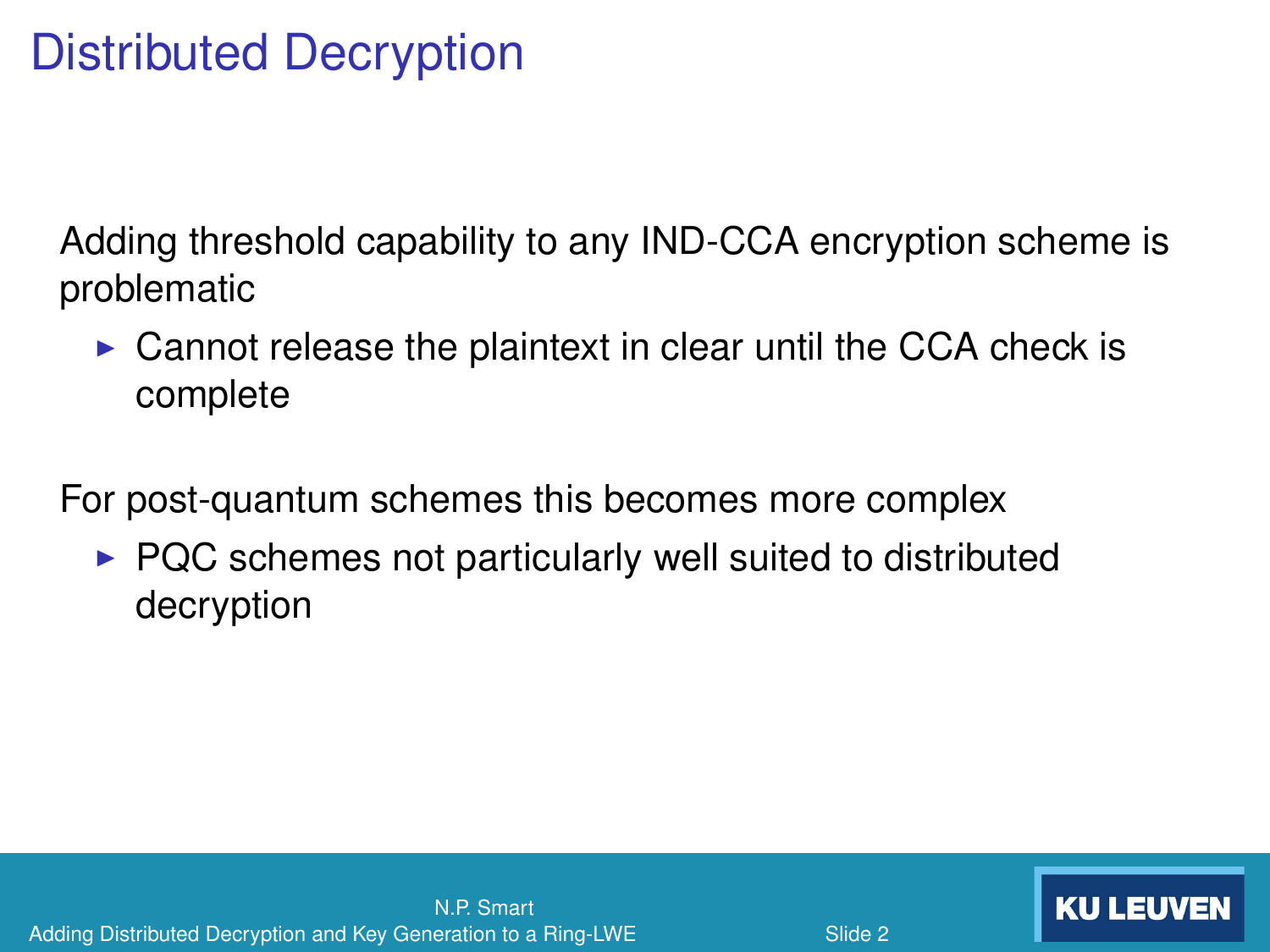We propose to do this for a LWE based PQC scheme.

- $\triangleright$  Using a combination of various MPC technologies
- $\triangleright$  GC and LSSS
- $\triangleright$  ISN and Shamir secret sharing

Tailor the MPC to the specific situation

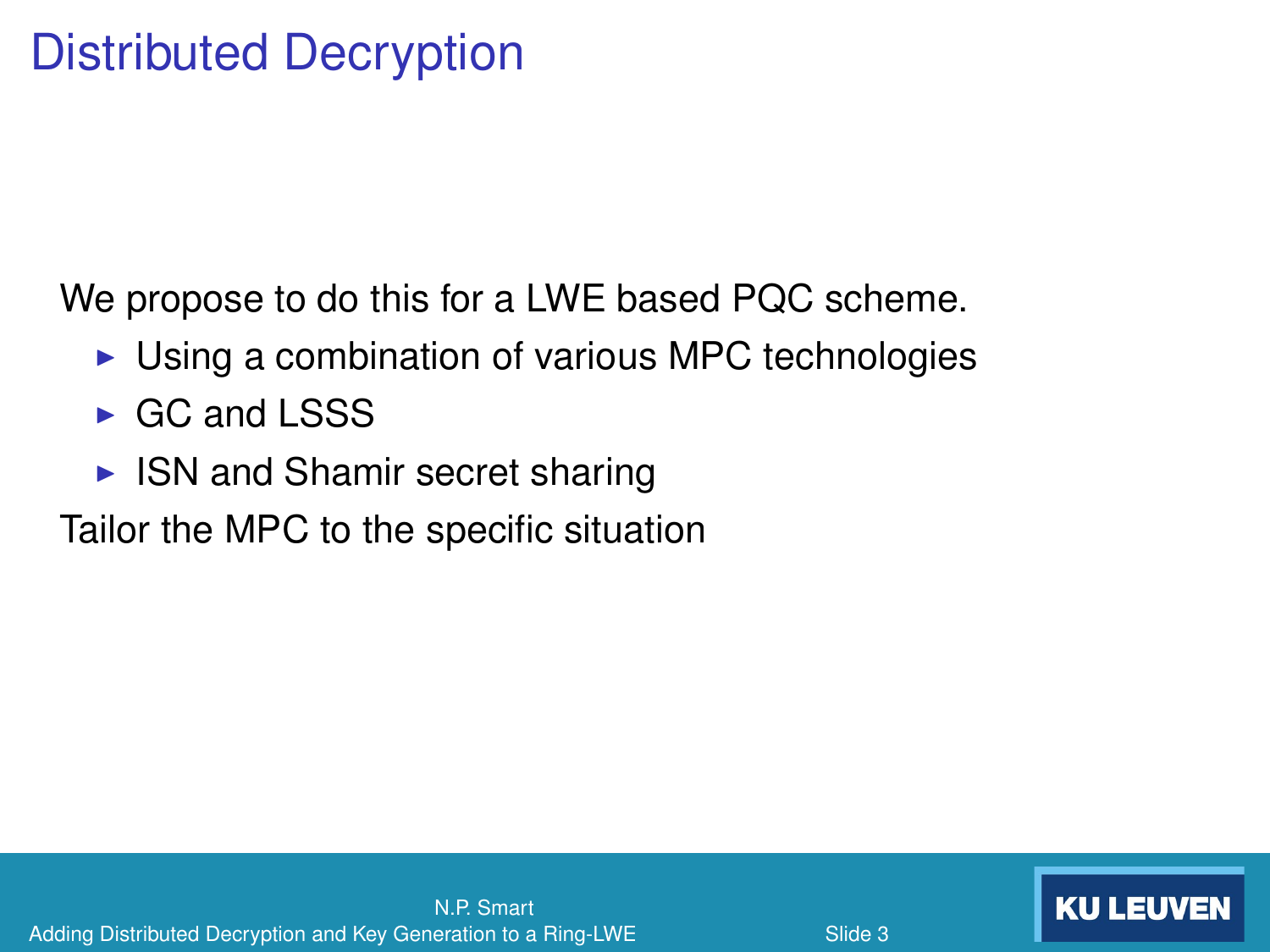#### The LIMA Scheme: KeyGen

\n- 1. 
$$
a = (a_0, \ldots, a_{N-1}) \leftarrow \mathbb{F}_q^N
$$
.
\n- 2. For  $i = 0$  to  $N - 1$  do  $s_i \leftarrow$  GenerateGaussianNoise<sub>XOF</sub>( $\sigma$ ).
\n- 3. For  $i = 0$  to  $N - 1$  do  $e'_i \leftarrow$  GenerateGaussianNoise<sub>XOF</sub>( $\sigma$ ).
\n- 4.  $\mathbf{a} \leftarrow$  FFT(a),  $\mathbf{s} \leftarrow$  FFT(s),  $\mathbf{e}' \leftarrow$  FFT(e').
\n- 5.  $\mathbf{b} \leftarrow (\mathbf{a} \otimes \mathbf{s}) \oplus \mathbf{e}'$ ,
\n- 6.  $\mathfrak{st} \leftarrow (\mathbf{s}, \mathbf{a}, \mathbf{b})$ .
\n- 7.  $\mathfrak{pk} \leftarrow (\mathbf{a}, \mathbf{b})$ .
\n

8. Return  $(pt, st)$ 

<span id="page-3-1"></span><span id="page-3-0"></span>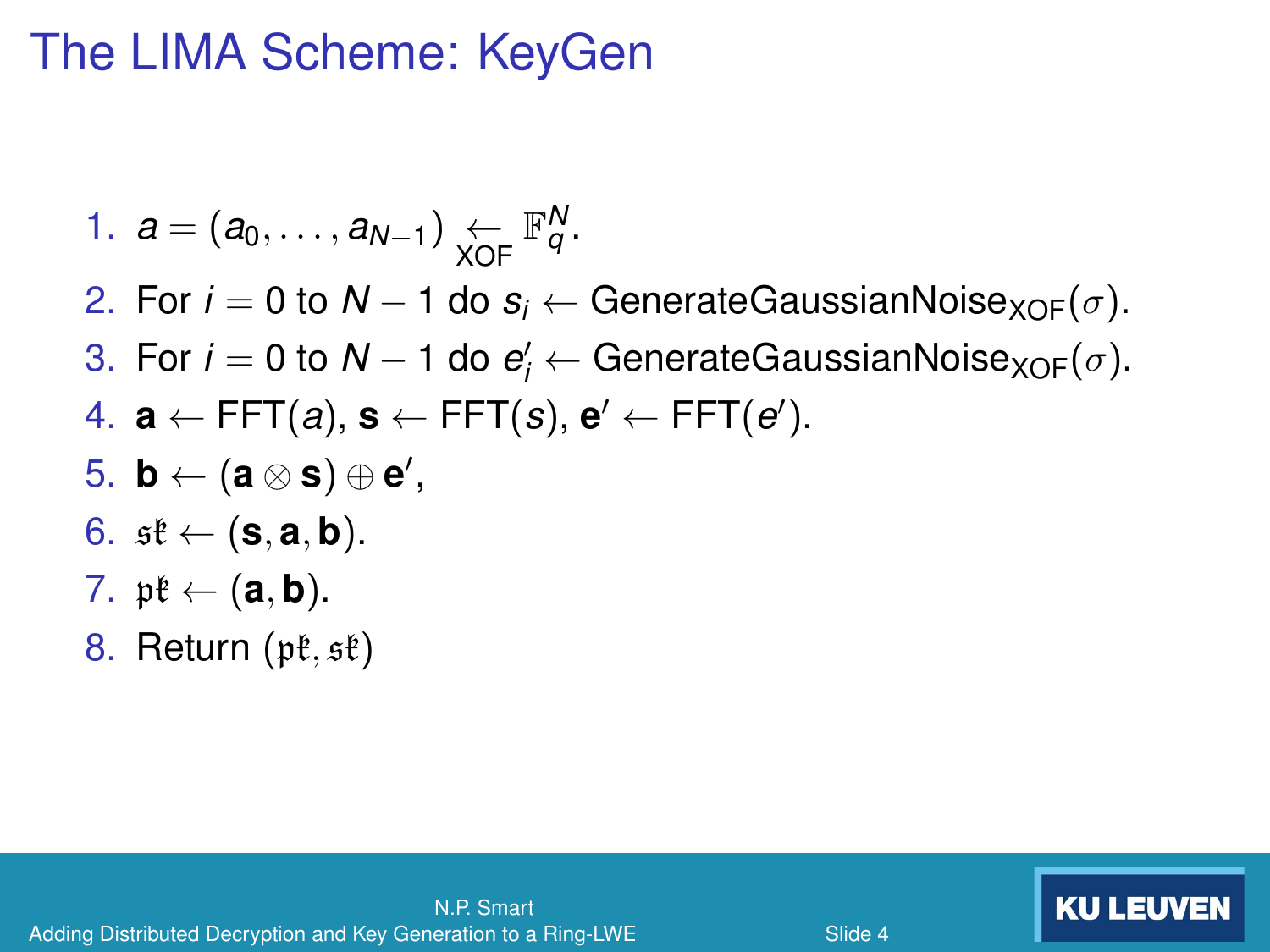# KeyGen

The random values produced in lines [2](#page-3-0) and [3](#page-3-1) use the following operation:

GenerateGaussianNoise<sub>XOF</sub>( $\sigma$ )

- 1. *t* ← XOF[5]; interpretting *t* as a bit string of length 40.
- 2.  $s \leftarrow 0$ .
- 3. For  $i = 0$  to 19 do

3.1 
$$
s \leftarrow s - t[2 \cdot i] + t[2 \cdot i + 1].
$$

4. Return *s*.

If we replace the XOF by producing a source of random bits, this means the KeyGen operation is totally linear

 $\triangleright$  As FFT is linear

This means creating a distributed KeyGen will be easy (see later).

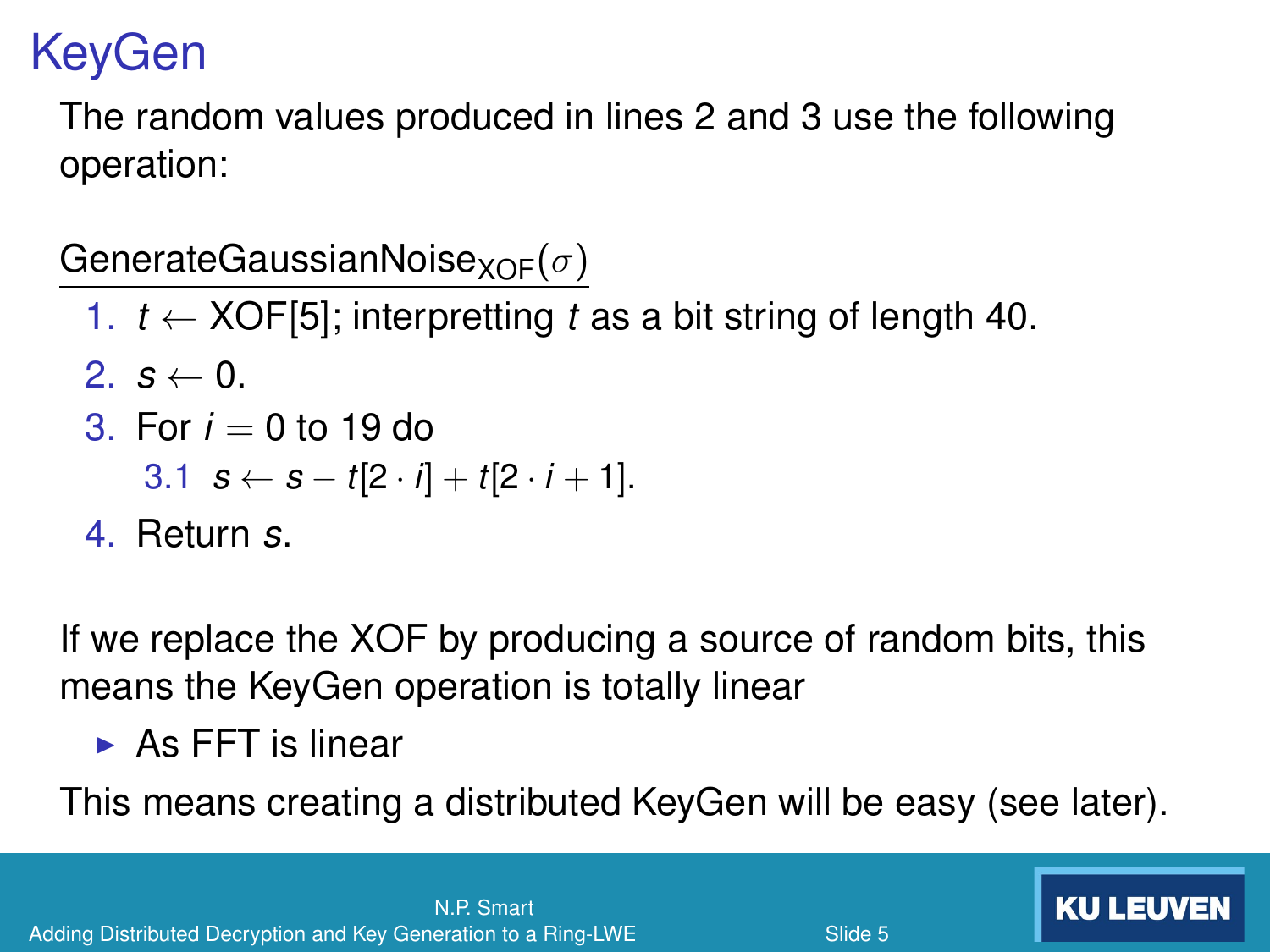### The LIMA Scheme: Enc-CPA-Sub(**m**, pk, XOF)

- 1.  $\ell = |m|$ .
- 2. If  $\ell > N$  then return ⊥.
- 3.  $\mu \leftarrow BV-2-RE(m)$ ,

4. For  $i = 0$  to  $N - 1$  do  $v_i \leftarrow$  GenerateGaussianNoise<sub>XOF</sub>( $\sigma$ ).

- 5. For  $i = 0$  to  $N 1$  do  $e_i \leftarrow$  GenerateGaussianNoise<sub>XOF</sub>( $\sigma$ ).
- 6. For  $i = 0$  to  $N 1$  do  $d_i \leftarrow$  GenerateGaussianNoise<sub>XOF</sub>( $\sigma$ ).

7. 
$$
\mathbf{v} \leftarrow \mathsf{FFT}(v)
$$
,  $\mathbf{e} \leftarrow \mathsf{FFT}(e)$ .

- 8.  $x \leftarrow d + \Delta_q \cdot \mu \pmod{q}$ .
- 9.  $s \leftarrow \text{FFT}^{-1}$ (**b** ⊗ **v**).
- 10.  $t \leftarrow s + x$ .
- 11.  $c_0 \leftarrow \text{Trunc}(t, \ell)$ .
- 12.  $\mathbf{c}_1 \leftarrow (\mathbf{a} \otimes \mathbf{v}) \oplus \mathbf{e}.$
- 13. Output **.**

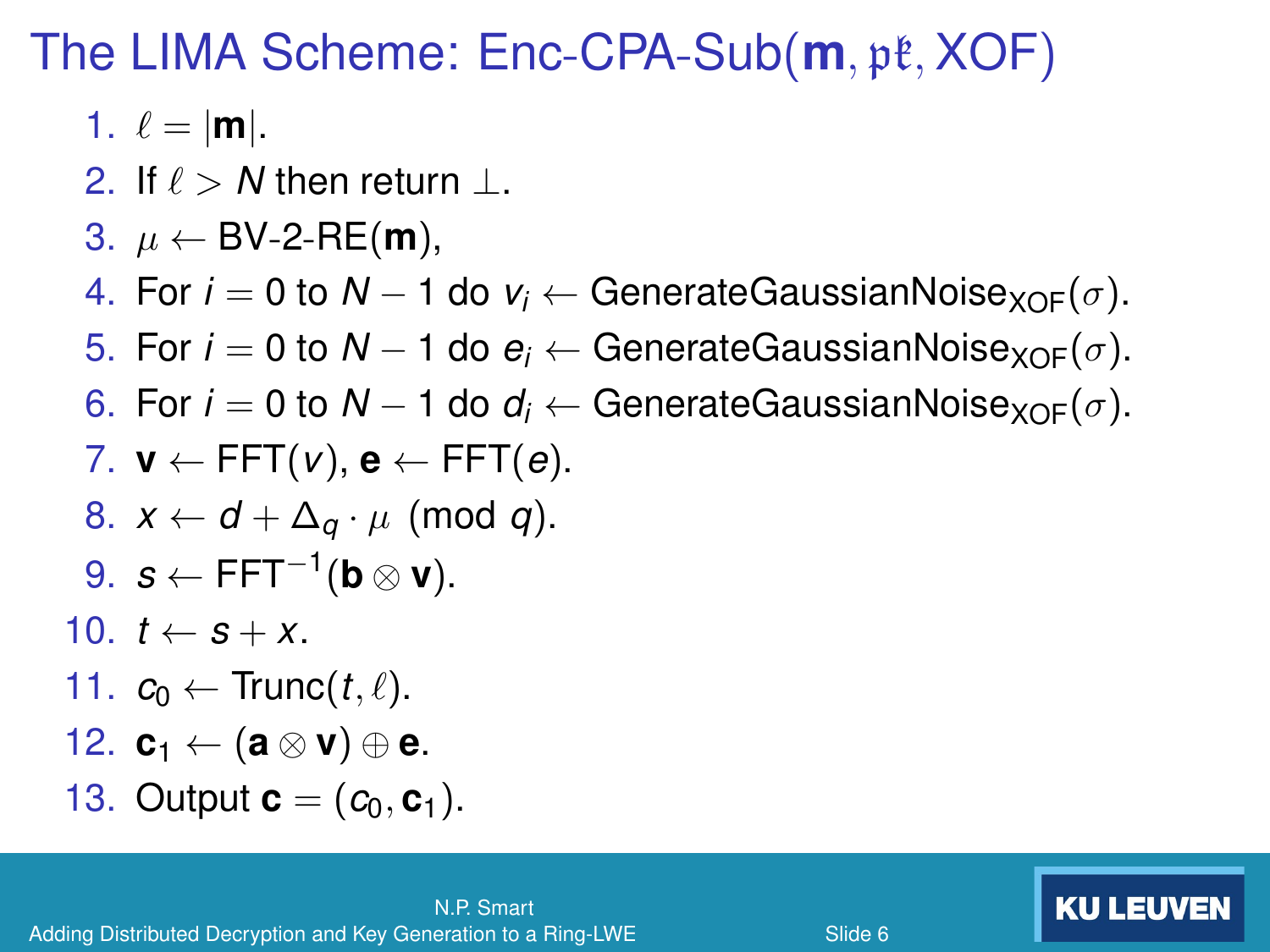## The LIMA Scheme: Dec-CPA(**c**, sk)

- 1. Define  $\ell$  to be the length of  $c_0$ .
- 2. If  $\ell \neq 0$  (mod 8) then return  $\perp$ .
- 3.  $v \leftarrow \text{FFT}^{-1}$ (**s** ⊗ **c**<sub>1</sub>).
- 4.  $t \leftarrow \text{Trunc}(v, \ell)$ .
- 5.  $f$  ←  $c_0$  −  $t$ .
- 6. Convert *f* into centered-representation modulo *q*.
- $\frac{2}{q}f$   $\Big\}$ 7.  $\mu \leftarrow \left| \frac{2}{q} \right|$
- 8.  $m \leftarrow \text{RE-2-BV}(\mu)$ .
- 9. Return **m**.

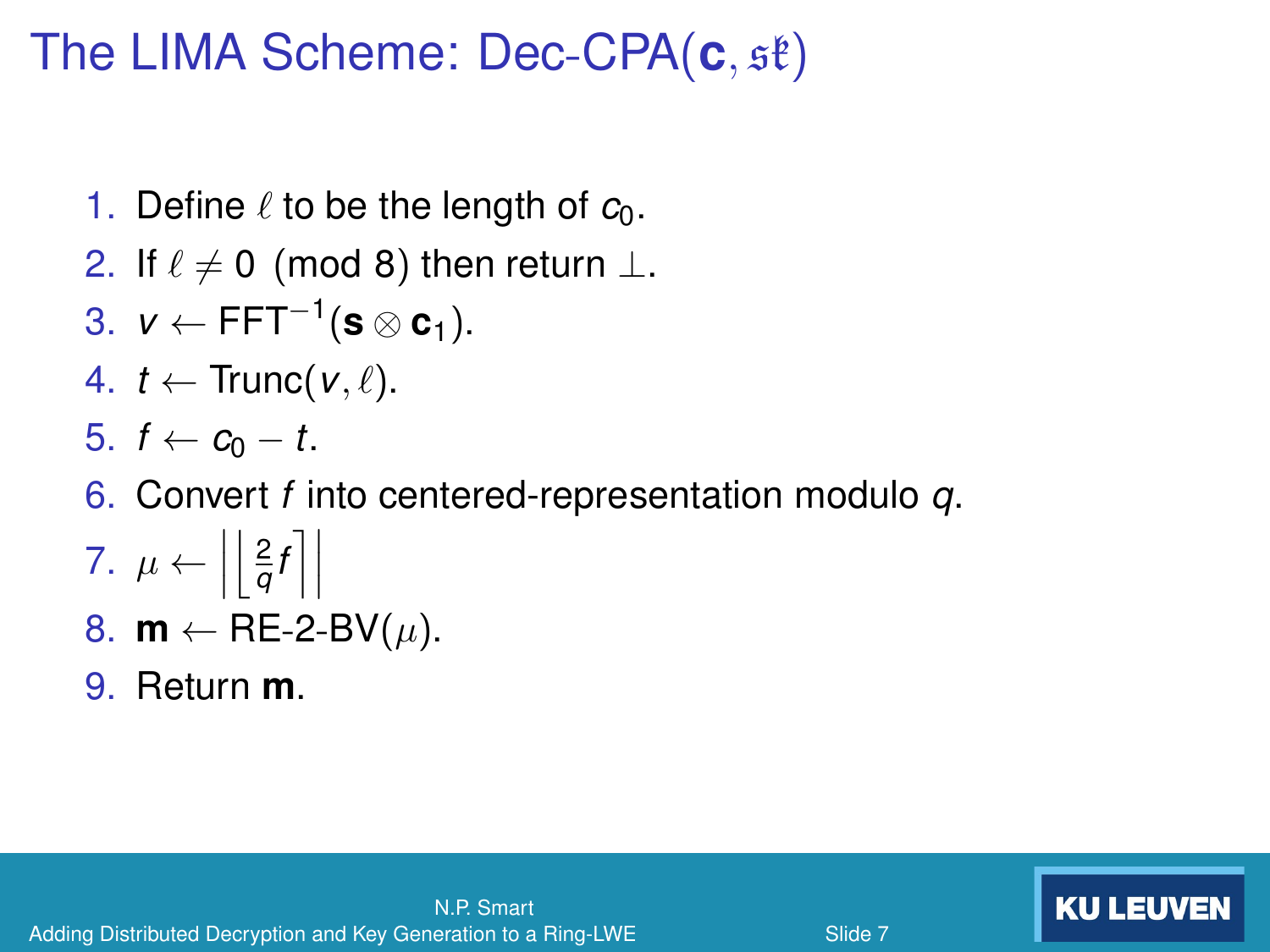## The LIMA Scheme: CCA version

The problem comes in the CCA version of the scheme:

 $Enc-CCA(**m**,  $p\ell, r$ ):$ 

- 1. If  $|\mathbf{r}| \neq 256$  or  $|\mathbf{m}| \geq N 256$  then return  $\perp$ .
- 2.  $\mu \leftarrow m||r$ .
- 3. XOF  $\leftarrow$  KMAC( $\mu$ , 0x03, 0).
- 4.  $c \leftarrow$  Enc-CPA-Sub( $\mu$ ,  $\nu$ **t**, XOF).

5. Return **c**.



**KU LEUVEN**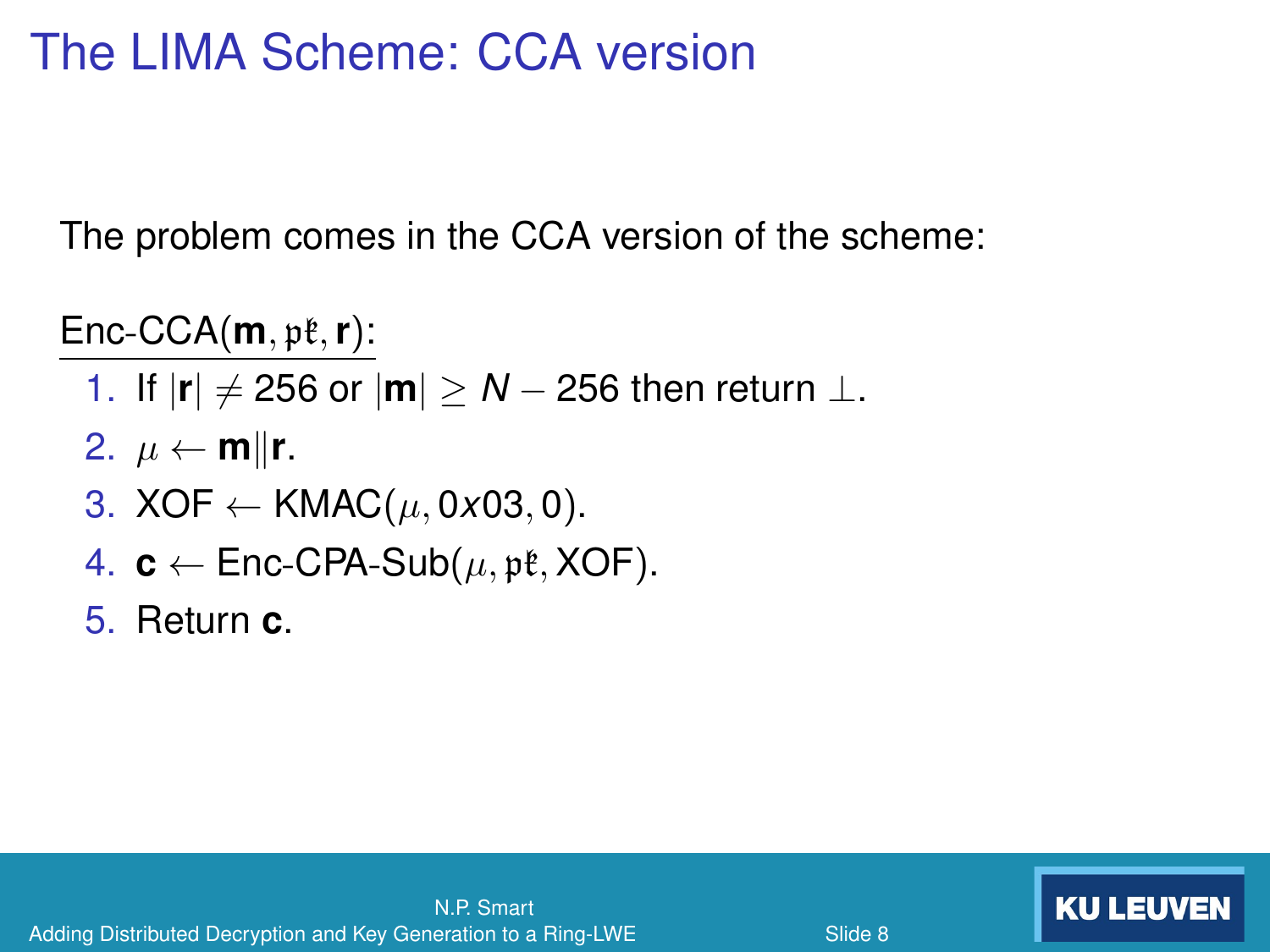## The LIMA Scheme: CCA version

The problem comes in the CCA version of the scheme:

 $Dec-CCA(c, st):$ 

- 1.  $\mu \leftarrow$  Dec-CPA(**c**,  $\mathfrak{se}($ ).
- 2. If  $|\mu|$  < 256 then return  $\perp$ .
- 3. XOF  $\leftarrow$  KMAC( $\mu$ , 0x03, 0).
- 4.  $c' \leftarrow$  Enc-CPA-Sub( $\mu$ , pt, XOF).
- 5. If  $c \neq c'$  then return  $\perp$ .
- 6.  $\mathbf{m}$ || $\mathbf{r} \leftarrow \mu$ , where **r** is 256 bits long.
- 7. Return **m**.

We need to evaluate the KMAC (SHA-3) algorithm on  $\mu$  before we release the **m** component of  $\mu$ .

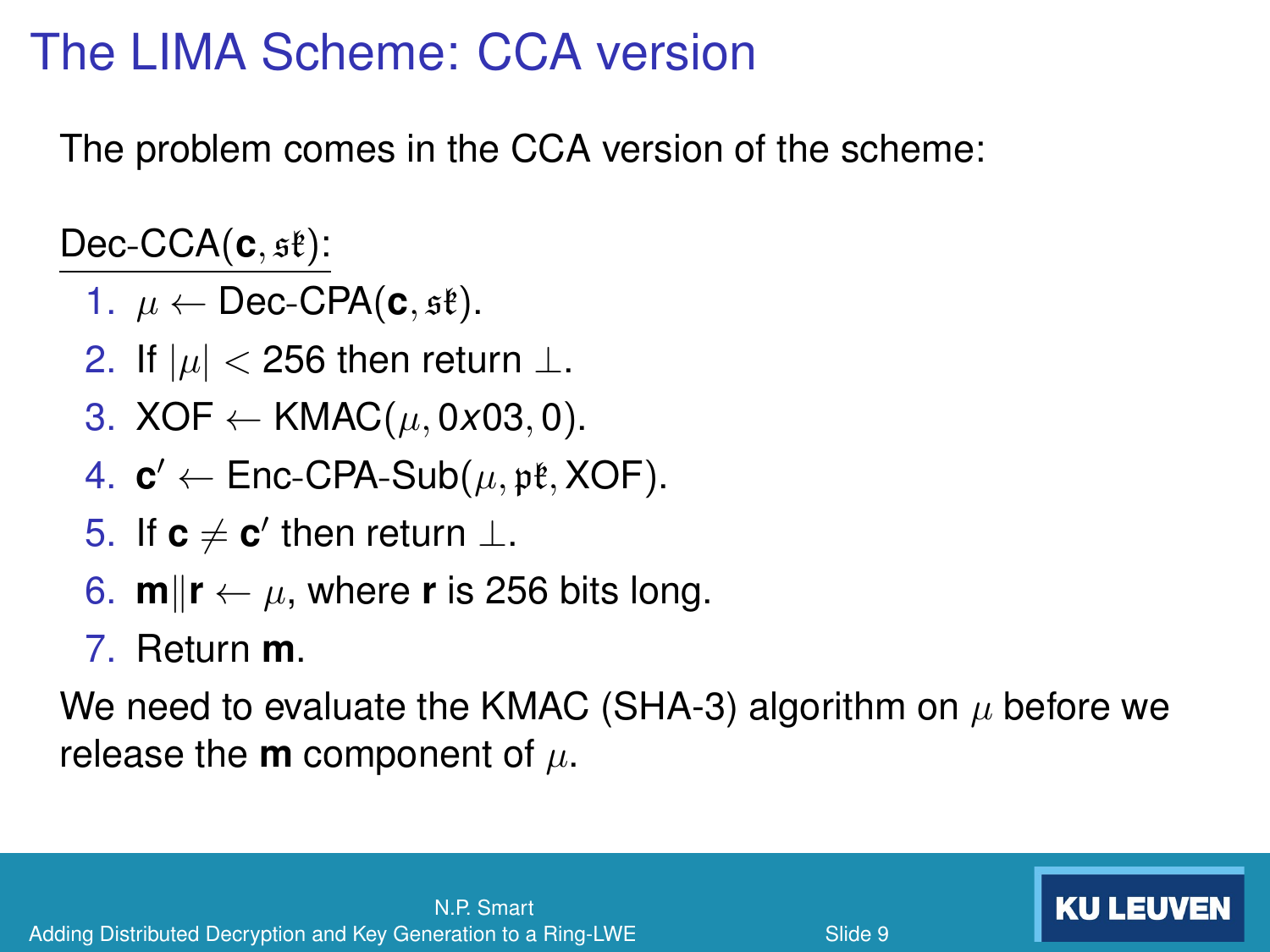#### Distributed Decryption

We choose a three party, one active adversary, scenario

We share the secret key using Ito–Nishizeki–Saito sharing

In particular  $S_1$  is assumed to hold  $({\bf s}_1^{1,2},{\bf s}_1^{1,3})\in {\mathbb Z}_q^N,$   $S_2$  is assumed  $1$  to hold  $(\mathbf{s}_2^{1,2}, \mathbf{s}_1^{2,3}) \in \mathbb{Z}_q^N,$  and  $S_2$  is assumed to hold  $(\mathbf{s}_2^{1,3}, \mathbf{s}_2^{2,3}) \in \mathbb{Z}_q^N$ such that

$$
\textbf{s}_1^{1,2} + \textbf{s}_2^{1,2} = \textbf{s}_1^{1,3} + \textbf{s}_2^{1,3} = \textbf{s}_1^{2,3} + \textbf{s}_2^{2,3} = \textbf{s}.
$$



**KU LEUVEN**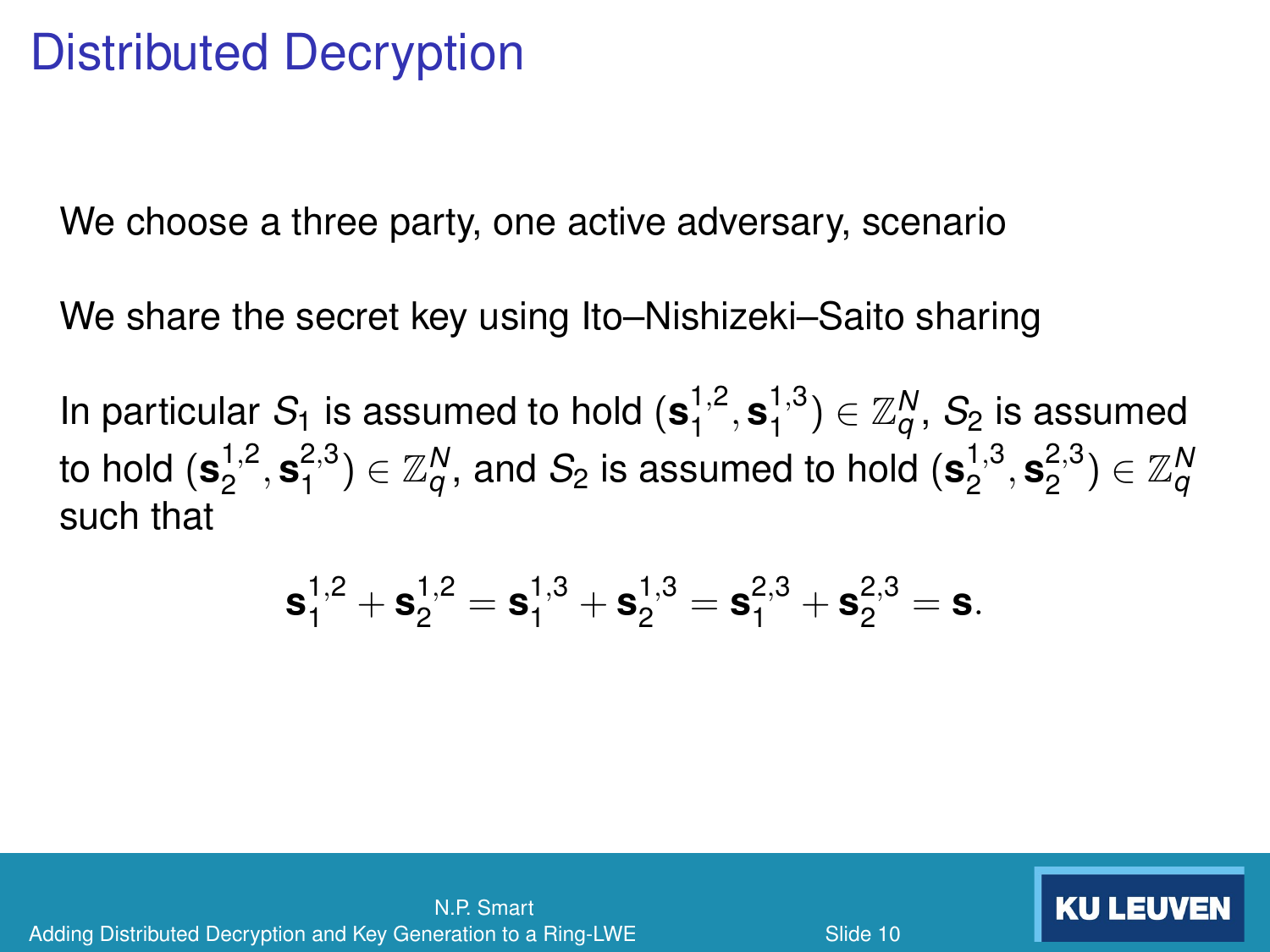## Round Function

We require a protocol which takes an ISN-sharing of a vector **f** and produces the output of the function

$$
\mu \leftarrow \left| \left\lfloor \frac{2}{q} f \right\rceil \right|
$$

This is done using a special actively secure GC protocol for the (1, 3)-threshold setting (see paper).

Requires one garbled circuit to be produced, of 262, 144 AND gates.

This effectively gives us Dec-CPA.



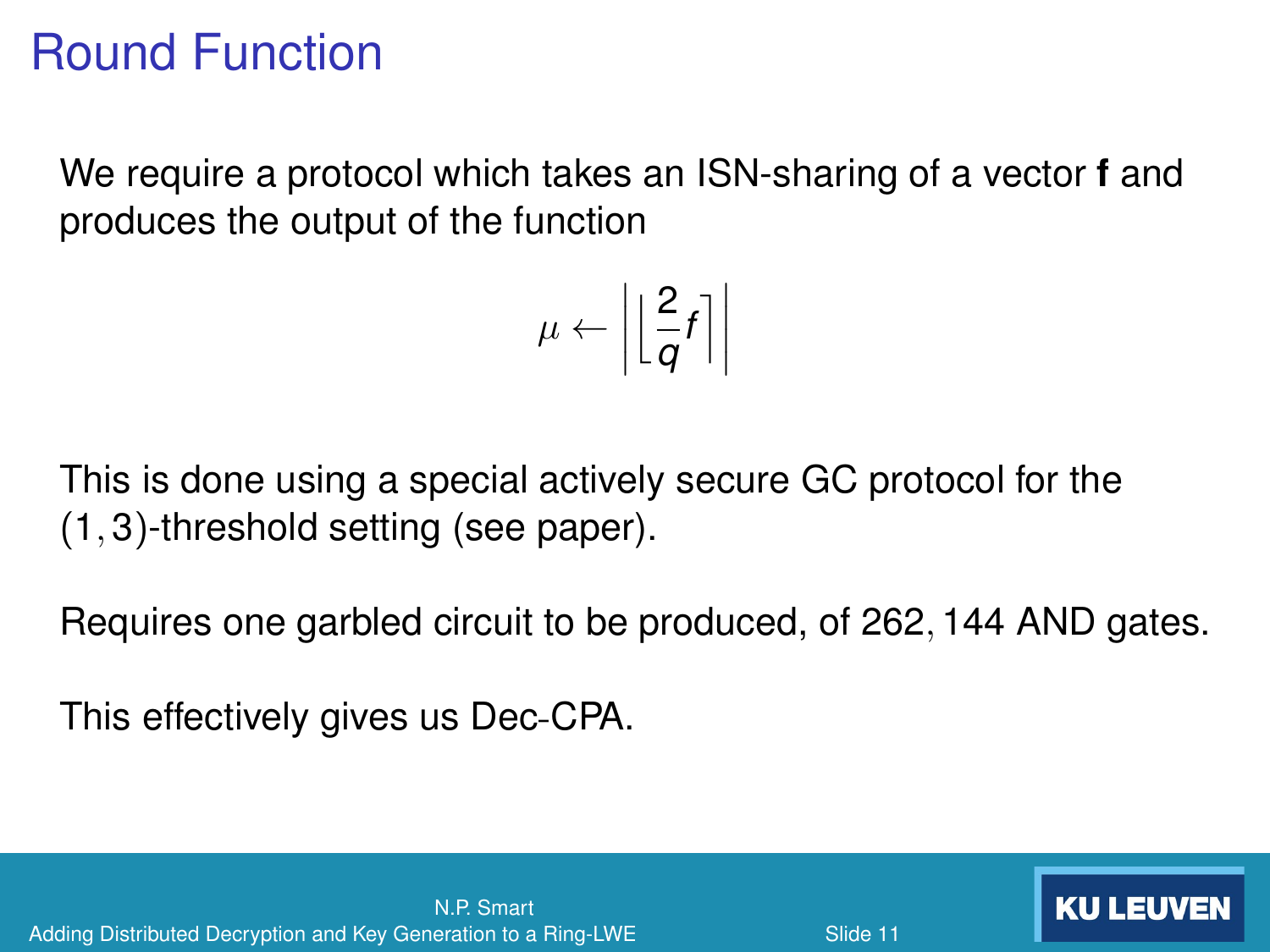### SHA-3 Evaluation

Given the output of Dec-CPA we need to pass it into the XOF to get the output needed for the Enc-CPA-Sub routine.

This requires evaluating the SHA-3 round function a number of times.

 $\triangleright$  38,400 AND gates per round

The rest of Enc-CPA-Sub becomes essentially locally computations as FFT is linear

Only need to produce the truncation of  $d + \Delta_a \cdot \mu + x$  in a secure fashion for testing equality

 $\triangleright$  Also done with a garbled circuit

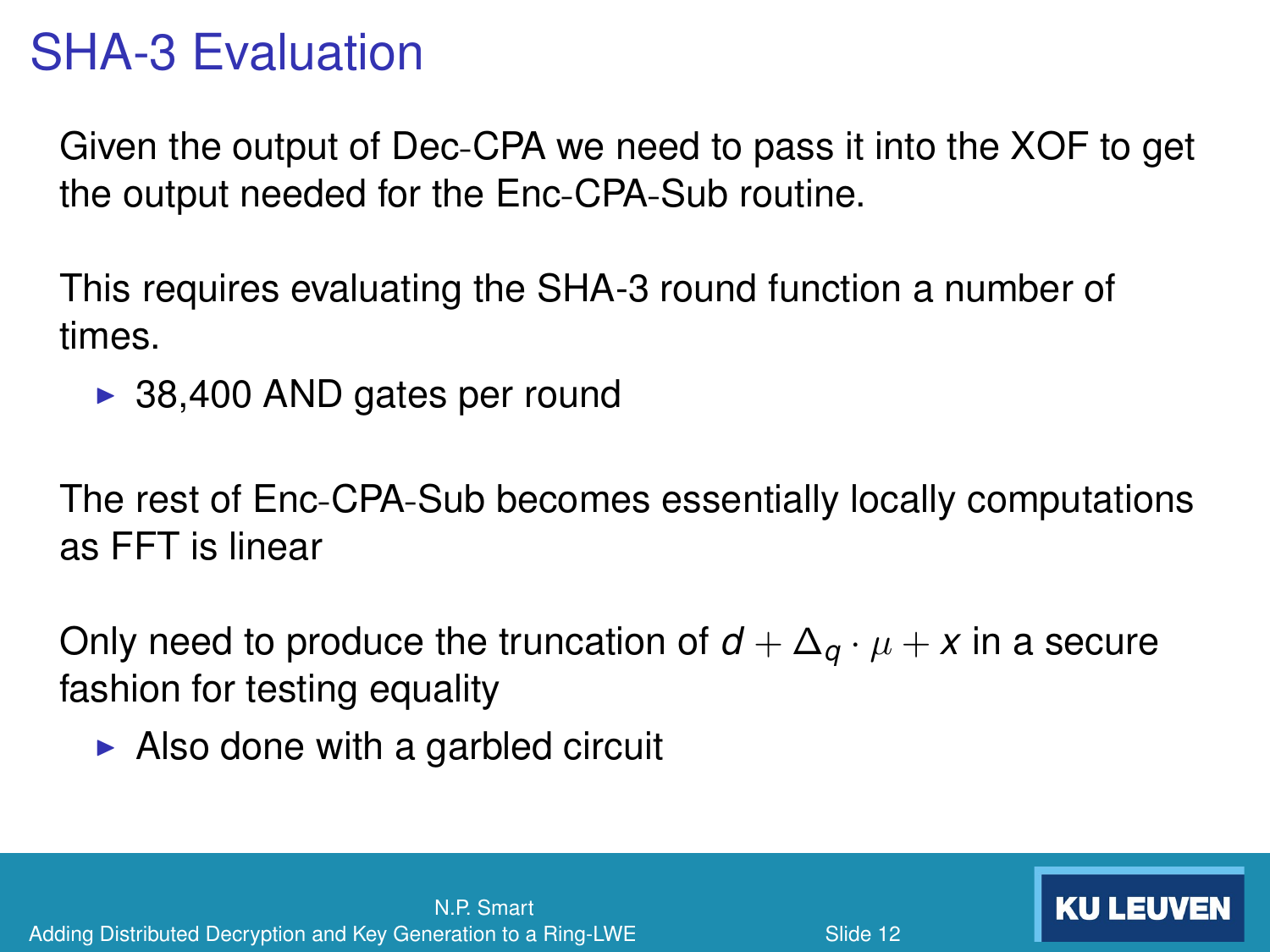# Distributed Decryption: Run Time

Despite one execute of a garbled SHA-3 round function taking only 16ms, the overall decryption time takes over 4 seconds!

Why?

The real problem is the round function having to be computed on *each coeffcient* 

In LWE schemes there are a lot of coefficients, the ring dimension.

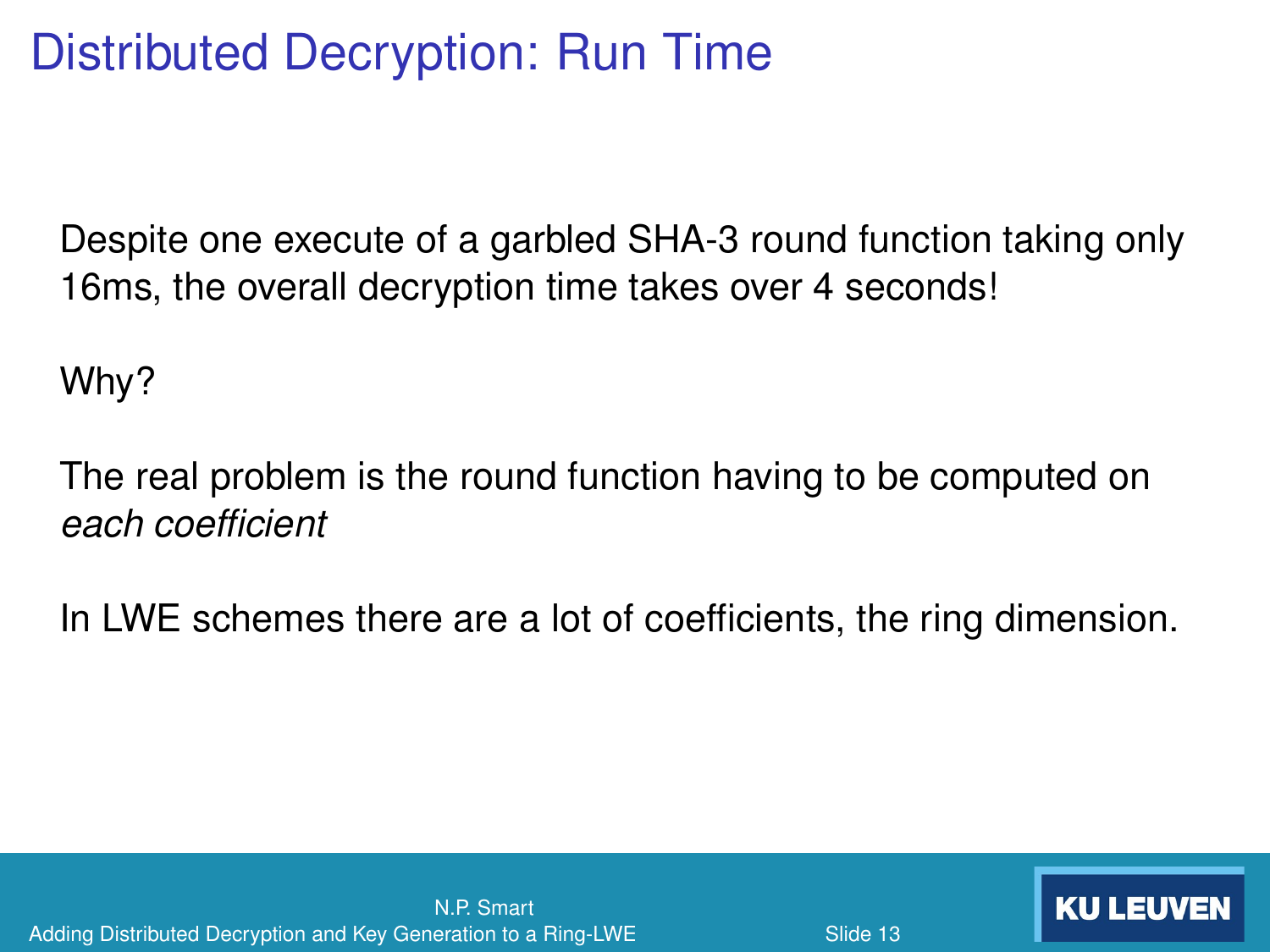Distributed Key Generation is much easier.

Here we use SCALE-MAMBA in Shamir (1, 3) mode.

- $\triangleright$  An offline/online based MPC system
- $\triangleright$  Offline produces shared random Beaver triples (first two components are random)
- $\triangleright$  Offline phases allows production of shared random bits! (v. important for us)

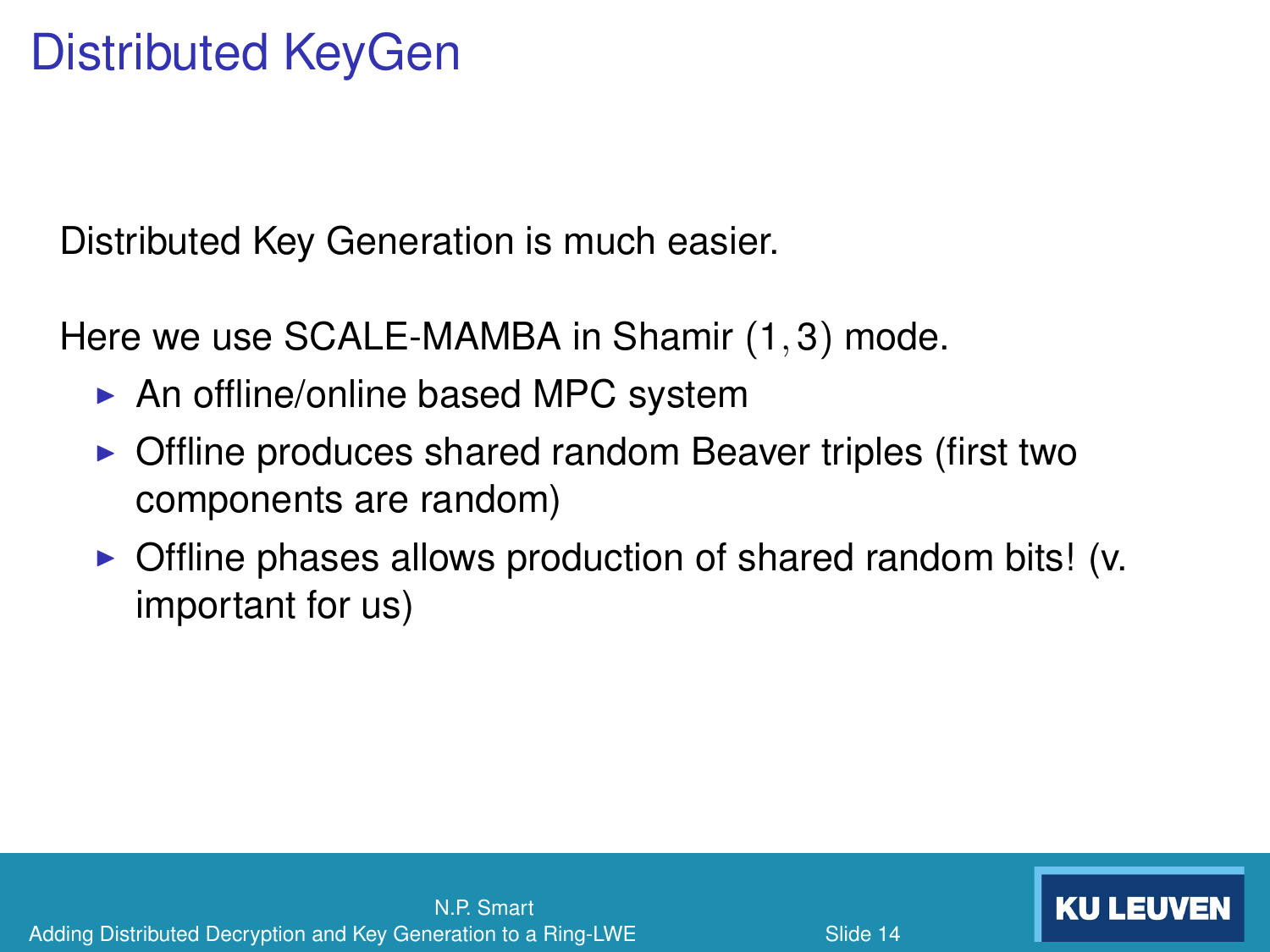As we can produce shared random bits, production of approximate discrete Gaussians is trivial...

SecGauss()

- 1.  $[a] \leftarrow 0$ .
- 2. For *i* ∈ [0, . . . , 19] do 2.1  $[b]$  ← Bits,  $[b']$  ← Bits. 2.2  $[a] \leftarrow [a] + [b] - [b']$ .
- 3. Return [*a*].

In fact this is (after the offine phase) a completely local computation.

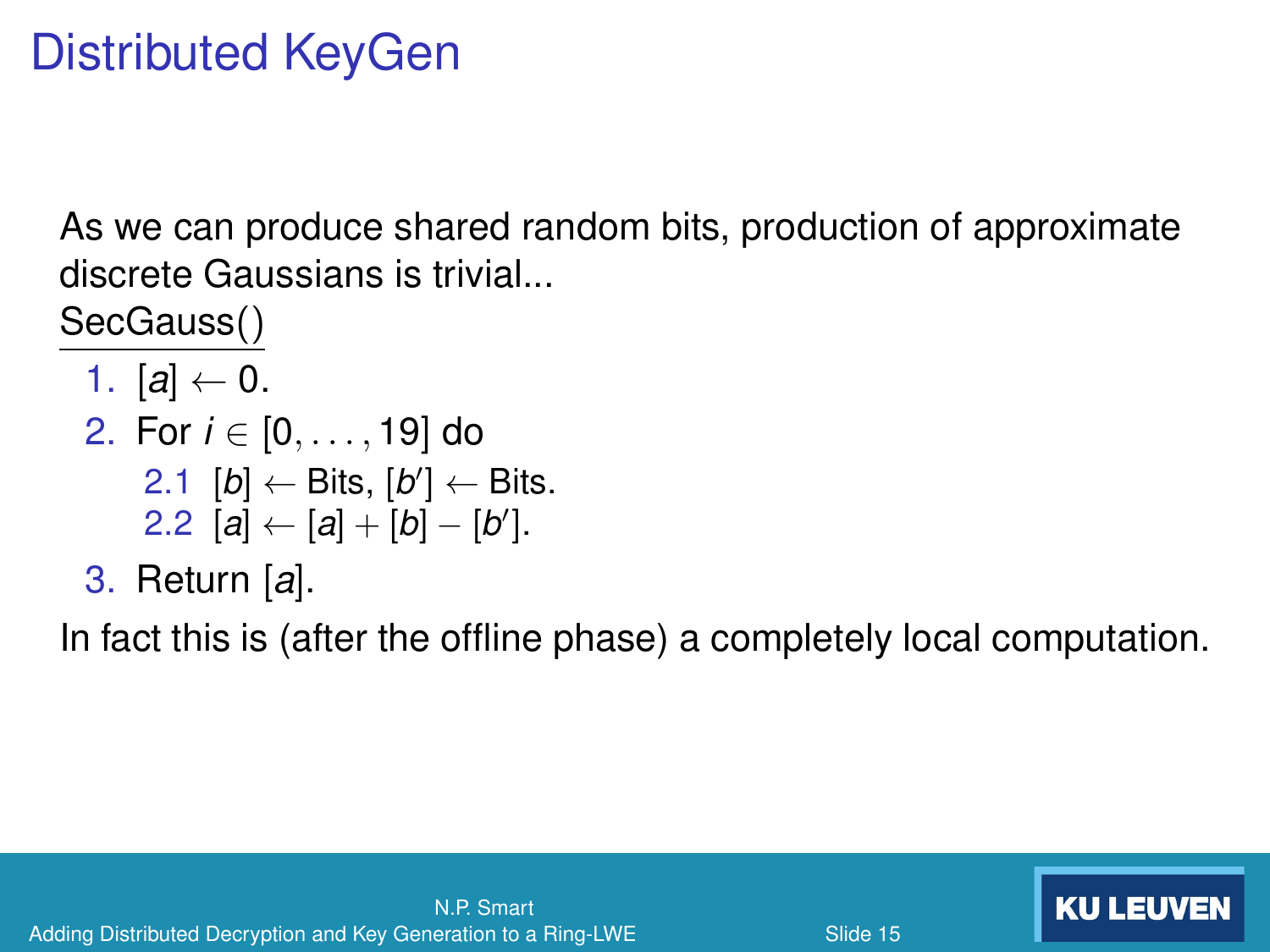From this distrbuted KeyGen is simply linear operations (FFTs) and then converting data to the ISN shared format.

The per-coefficient operation is given by

KG-Coeff(*i*)

\n- 1. 
$$
[s]_i \leftarrow
$$
 SecGauss(),  $[e]_i \leftarrow$  SecGauss().
\n- 2.  $([s_1^{1,2}]_i, [s_1^{1,3}]_i, [c]) \leftarrow$  Triples,  $([s_1^{2,3}]_i, [b], [c]) \leftarrow$  Triples.
\n- 3.  $[s_2^{1,2}]_i \leftarrow [s]_i - [s_1^{1,2}]_i, [s_2^{1,3}]_i \leftarrow [s]_i - [s_1^{1,3}]_i, [s_2^{2,3}]_i \leftarrow [s]_i - [s_1^{2,3}]_i.$
\n- 4. Output-To(1,  $[s_1^{1,2}]_i$ ), Output-To(1,  $[s_1^{1,3}]_i$ ).
\n- 5. Output-To(2,  $[s_2^{2,3}]_i$ ), Output-To(2,  $[s_2^{1,2}]_i$ ).
\n- 6. Output-To(3,  $[s_2^{1,3}]_i$ ), Output-To(3,  $[s_2^{2,3}]_i$ ).
\n



Slide <sub>16</sub>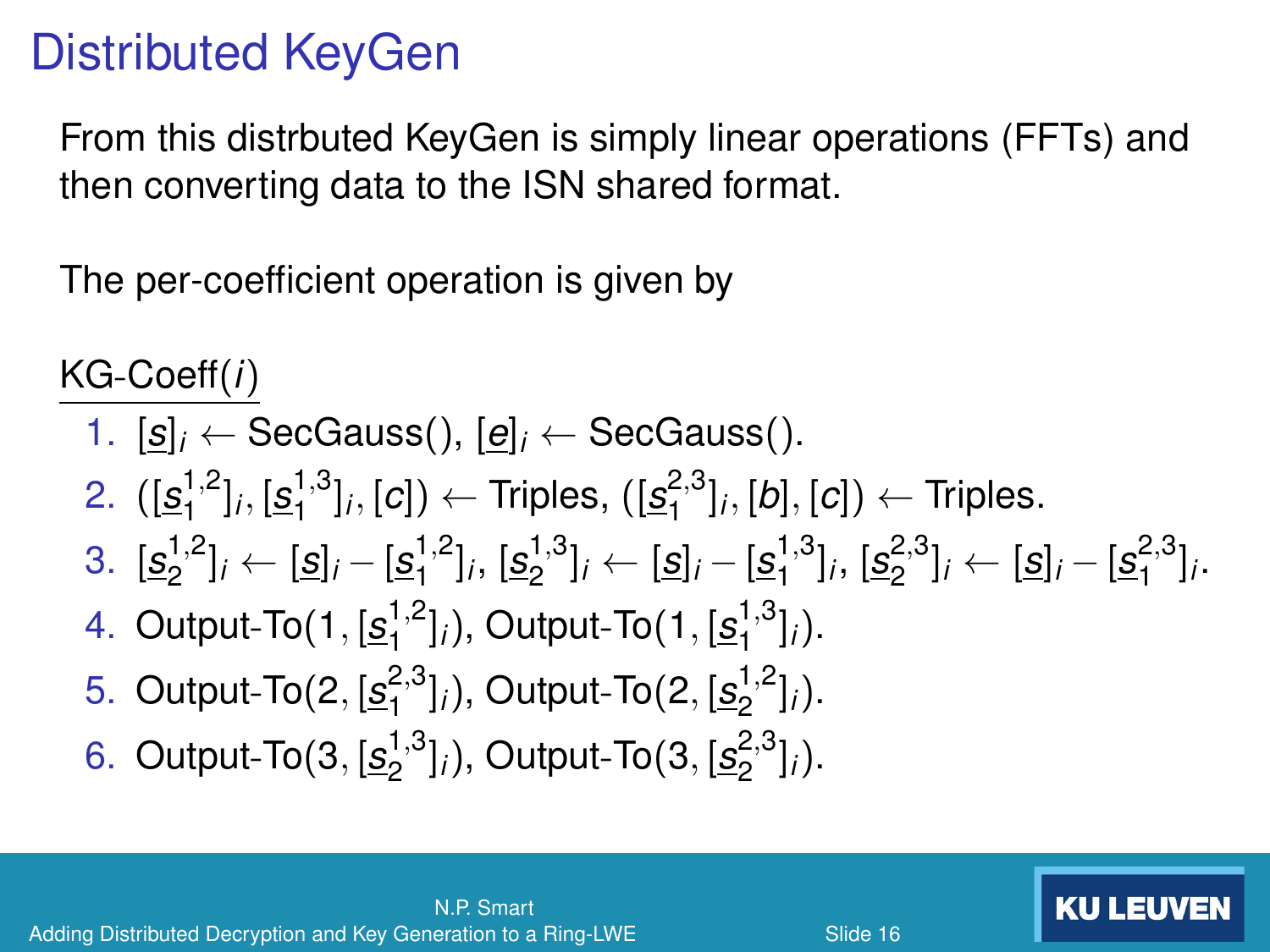KeyGen()

- 1. All players agree on a key for a XOF XOF.
- 2.  $\underline{a} \leftarrow \mathbb{F}_q^N$ .
- 3. For *i* ∈ [0, . . . , *N* − 1] execute KG-Coeff(i).
- 4.  $[b] \leftarrow a \cdot [s] + [e] \pmod{\Phi_{2,N}(X)}$ . This is a completely local operation as *a* is public
- 5. For  $i \in [0, \ldots, N-1]$  execute Output( $[b]_i$ ).
- 6. **a** ← FFT(*a*), **b** ← FFT(*b*) [ Again local operations]
- 7.  $\mathfrak{pk} \leftarrow (\mathbf{a}, \mathbf{b})$ .
- 8. Player *S*<sub>1</sub> executes  $\mathbf{s}_1^{1,2}$  ← FFT( $s_1^{1,2}$ ) and  $\mathbf{s}_1^{1,3}$  ← FFT( $s_1^{1,3}$ ).
- 9. Player *S*<sub>2</sub> executes  $\mathbf{s}_{2}^{1,2} \leftarrow$  FFT $(s_{2}^{1,2})$  and  $\mathbf{s}_{1}^{2,3} \leftarrow$  FFT $(s_{1}^{2,3})$ . 10. Player *S*<sub>3</sub> executes  $\mathbf{s}_2^{1,3} \leftarrow$  FFT( $s_2^{1,3}$ ) and  $\mathbf{s}_2^{2,3} \leftarrow$  FFT( $s_2^{2,3}$ ).

**KU LEUVEN**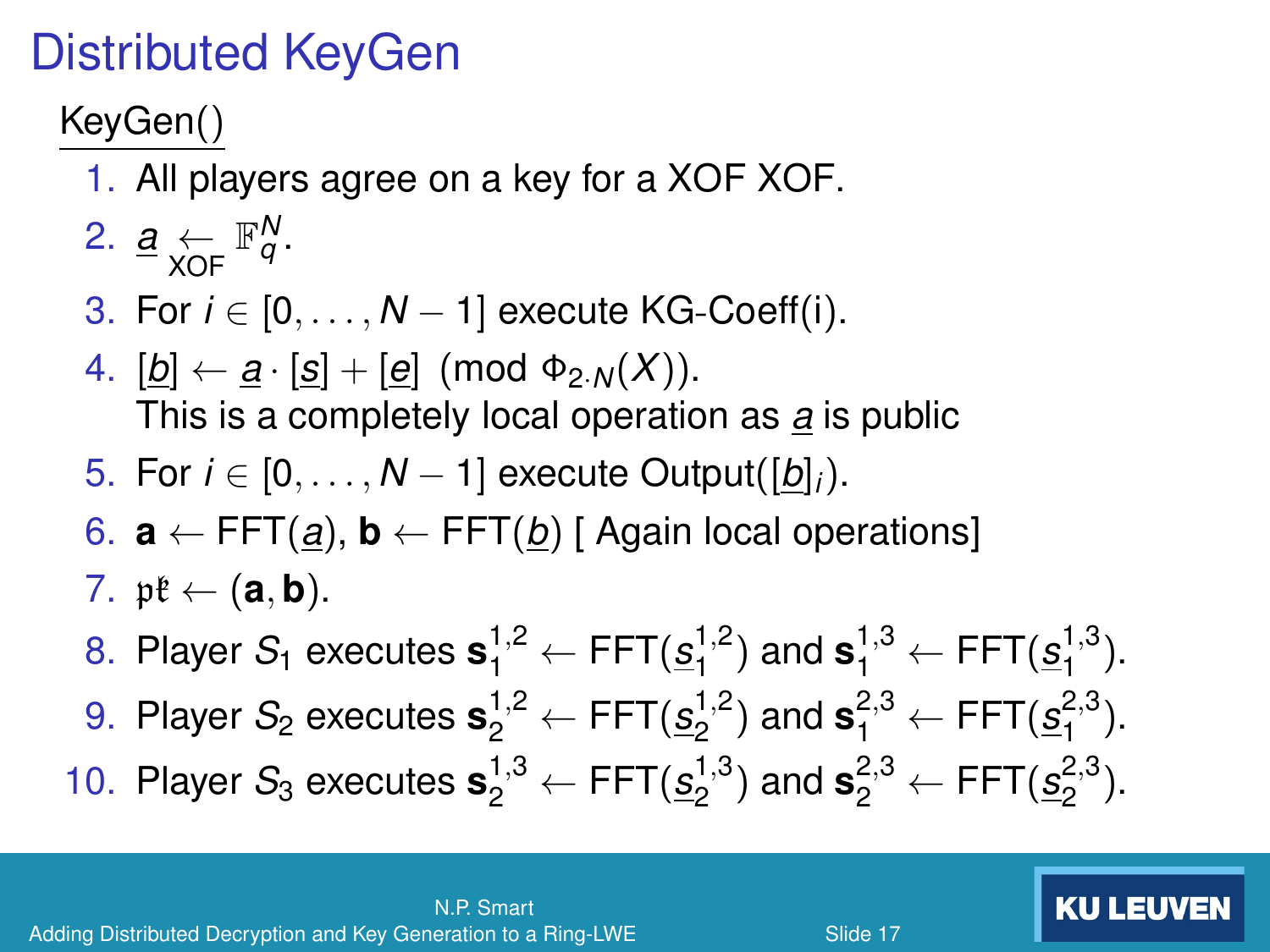We timed this with SCALE-MAMBA v1.2 and obtained a run time of 1.22 seconds

Of this one second was actually producing the output

- $\triangleright$  Due to SCALE-MAMBA doing IO in serial as opposed to parallel protocol.
- $\triangleright$  Requiring 6144 rounds as opposed to one.

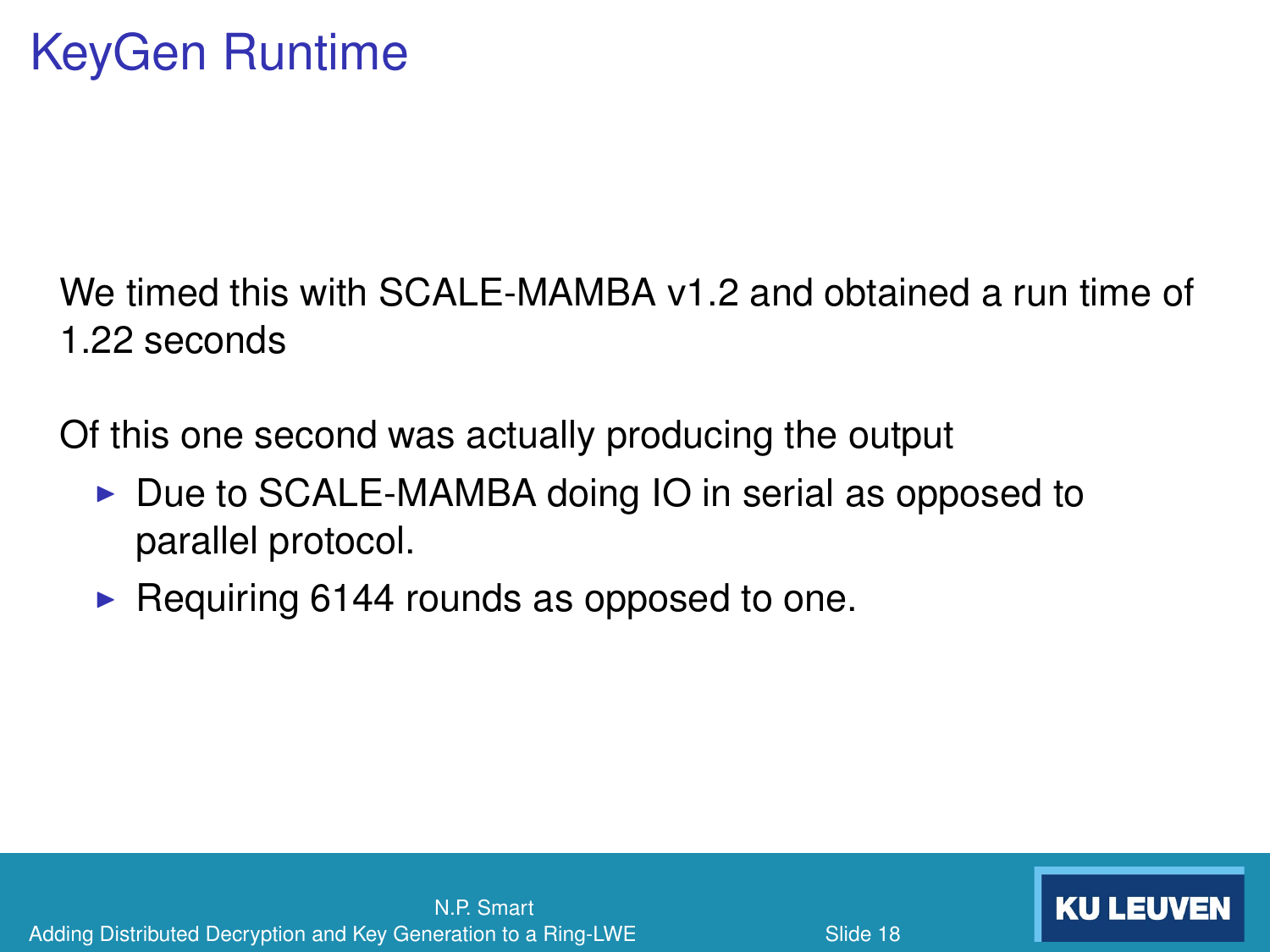#### **Conclusions**

We have shown that MPC can be used to produce distributed/threshold implementations of a PQC encryption scheme.

Runtimes are a little disappointing.

 $\triangleright$  Main issue is the large ring degree (1024) used in LIMA.

The problem is not in the CCA transform (i.e. the SHA-3 evaluation)

The use of FFT like operations is also not a problem as these are linear

 $\triangleright$  Assuming you split up the MPC operation in a sensible manner to exploit this.

Slide 19

Suggest looking at distributed/threshold capabilities as a potential secondary criteria in the NIST competition.